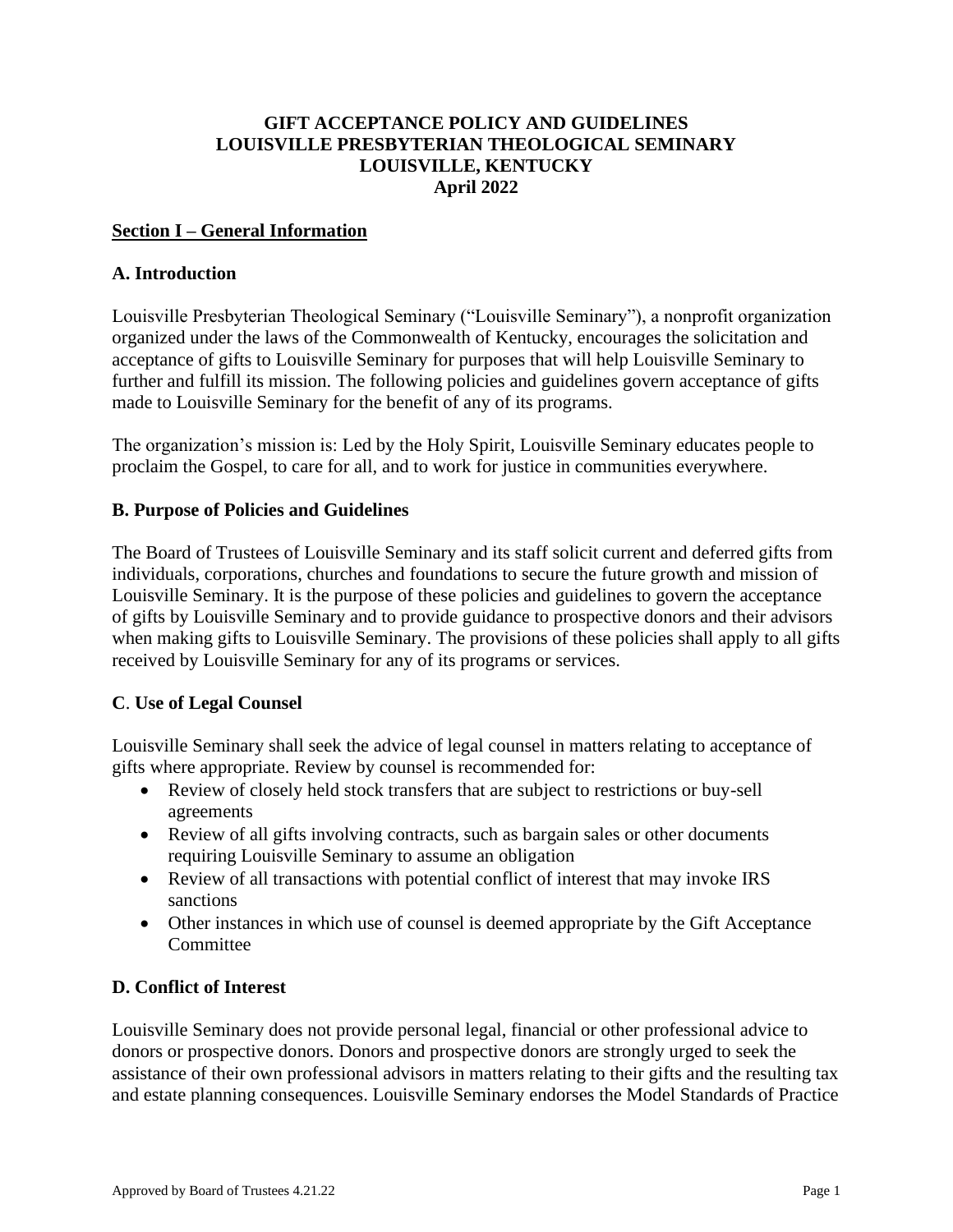of the Charitable Gift Planner promulgated by the National Association of Charitable Gift Planners (attached as Appendix A) and the Donor Bill of Rights promulgated by the Association of Fundraising Professionals (attached as Appendix B).

# **E. Restrictions on Gifts**

Unrestricted gifts and gifts for specific programs and purposes may be accepted, provided they are consistent with Louisville Seminary's mission, purposes and priorities. Louisville Seminary will not accept gifts that are inconsistent with its mission, purposes or priorities or are judged too difficult to administer. Louisville Seminary shall make all final decisions on the restrictive nature of a gift, and its acceptance or refusal.

# **F. Gift Acceptance Committee**

- 1) The Gift Acceptance Committee shall consist of:
	- a. President of Louisville Seminary
	- b. Vice President of Philanthropy and Stewardship
	- c. Vice President of Finance and Administration
	- d. Chair of Louisville Seminary's Philanthropy and Stewardship Committee
	- e. Chair of the Board of Trustees
- 2) The role of the Gift Acceptance Committee shall be to review the appropriateness of accepting certain gifts and make a recommendation to the Board of Trustees regarding the acceptance or rejection of such gifts.
- 3) The Gift Acceptance Committee is also responsible for reviewing these Policies and Procedures at least annually to ensure that they remain consistent with applicable laws and the programs of Louisville Seminary.

# **Section II – Forms of Giving**

# **A. Outright Gifts**

Outright gifts are those in which the donor retains no interest and which are placed at the immediate disposal of Louisville Seminary.

1) **Cash and Cash Equivalent:**

Cash and cash equivalents are acceptable in any form: cash, credit card, digital transaction (i.e., PayPal or Venmo) or check/money order made payable to Louisville Seminary.

# 2) **Tangible personal property:**

a. **Gifts of Tangible Personal Property with Intent to Sell:** Louisville Seminary may consider gifts of tangible personal property. Examples of tangible personal property include, but are not limited to, works of art, manuscripts, literary works, vehicles, and equipment. Louisville Seminary will accept tangible personal property gifts if the gift will generate adequate revenue for the organization and meet the purposes for which the gift is intended. Gifts of personal property shall be valued at full fair market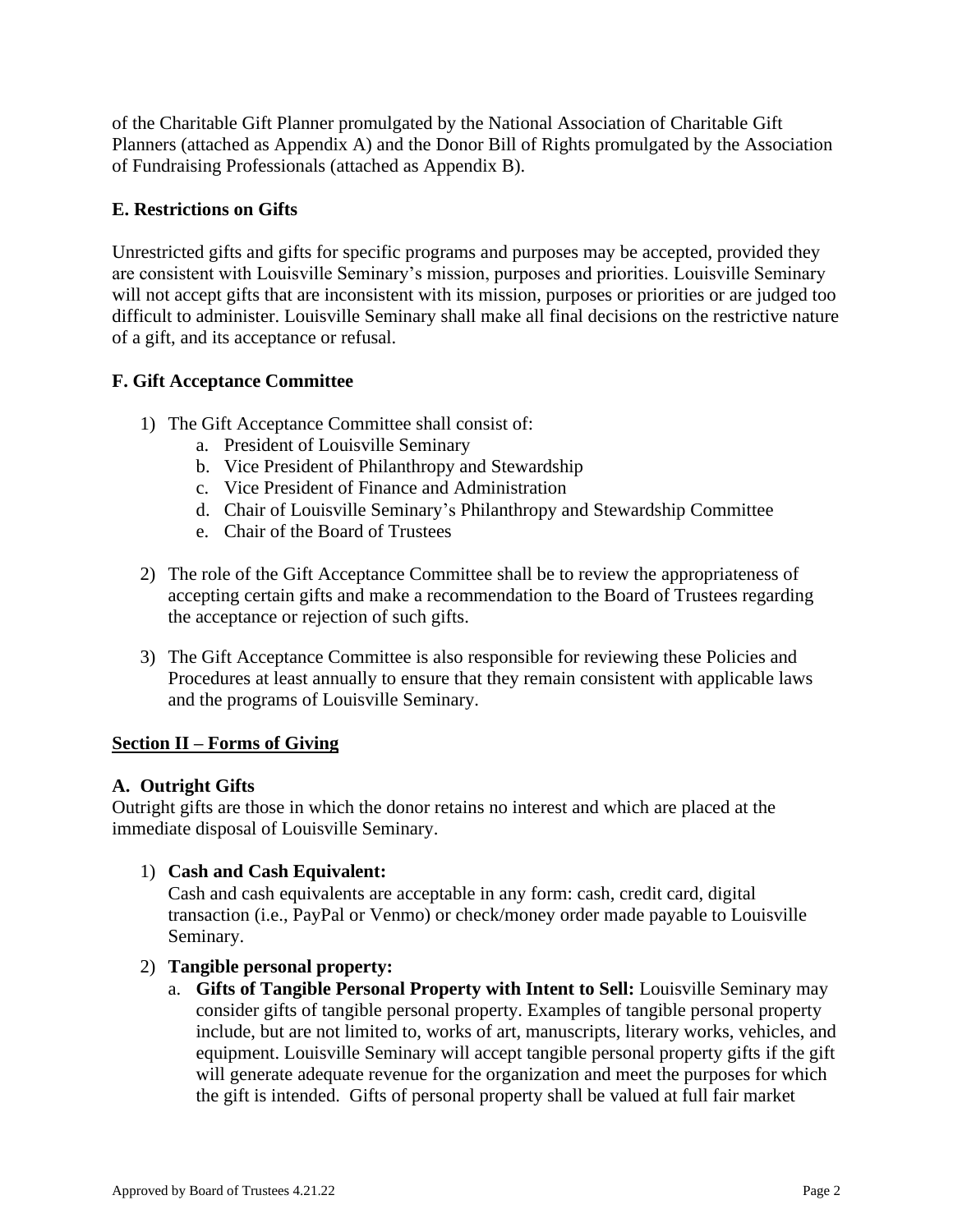value and title to such gifts should be clear, unencumbered, and properly documented. The Gift Acceptance Committee will carefully consider marketability, storage, transportation, and disposal costs of all gifts of personal property.

- b. **Gifts of Tangible Personal Property or Intellectual Property for Louisville Seminary Use:** Gifts in the form of tangible personal property or intellectual property that will be used by Louisville Seminary faculty, staff and/or students will be accepted only if the property can be used to complement the mission of Louisville Seminary. Before Louisville Seminary accepts gifts of this property, the Office of Philanthropy and Stewardship or Gift Acceptance Committee may consult with various Seminary offices and administrators to determine demand for or potential uses of gifts of tangible personal property or intellectual property. Title to the gift property should be free of liens and encumbrances and properly documented. Careful consideration should be given to maintenance, storage, and transportation costs.
- c. **Gifts of Tangible Personal Property specifically for the E. M. White Library:** The Director of the E. M. White Library may accept gifts for The Library, but The Library will not accept any gift with special restrictions or conditions attached to it. The Library reserves the right to evaluate, select and dispose of the gift in the best interest of Louisville Seminary. No appraisal or determination of gift value will be made for any gift to The Library. A letter of acknowledgment will be sent to the donor. However, The Library will not provide the donor with an itemized list of all items received. If a list is provided by the donor, the receipt of the items will be acknowledged.

### **3) Securities:**

Louisville Seminary can accept both publicly traded securities and closely held securities.

- a. **Publicly traded securities:** Marketable securities may be transferred electronically to an account maintained at one or more brokerage firms or delivered physically with the transferor's signed stock power (with appropriate signature guarantees) attached. As a general rule, all marketable securities shall be sold upon receipt unless otherwise directed by the Finance Committee of Louisville Seminary. In some cases, applicable securities laws may restrict marketable securities; in such instance the Gift Acceptance Committee of Louisville Seminary shall make the final determination on the acceptance of the restricted securities.
- b. **Closely held securities:** Closely held securities, which include not only debt and equity positions in non-publicly traded companies but also interests in LLPs and LLCs or other ownership forms, can be accepted subject to the approval of the Gift Acceptance Committee of Louisville Seminary. However, gifts must be reviewed prior to acceptance to determine that:
	- i) There are no restrictions on the security that would prevent Louisville Seminary from ultimately converting those assets to cash
	- ii) The security is marketable
	- iii) The security will not generate any undesirable tax consequences for Louisville Seminary.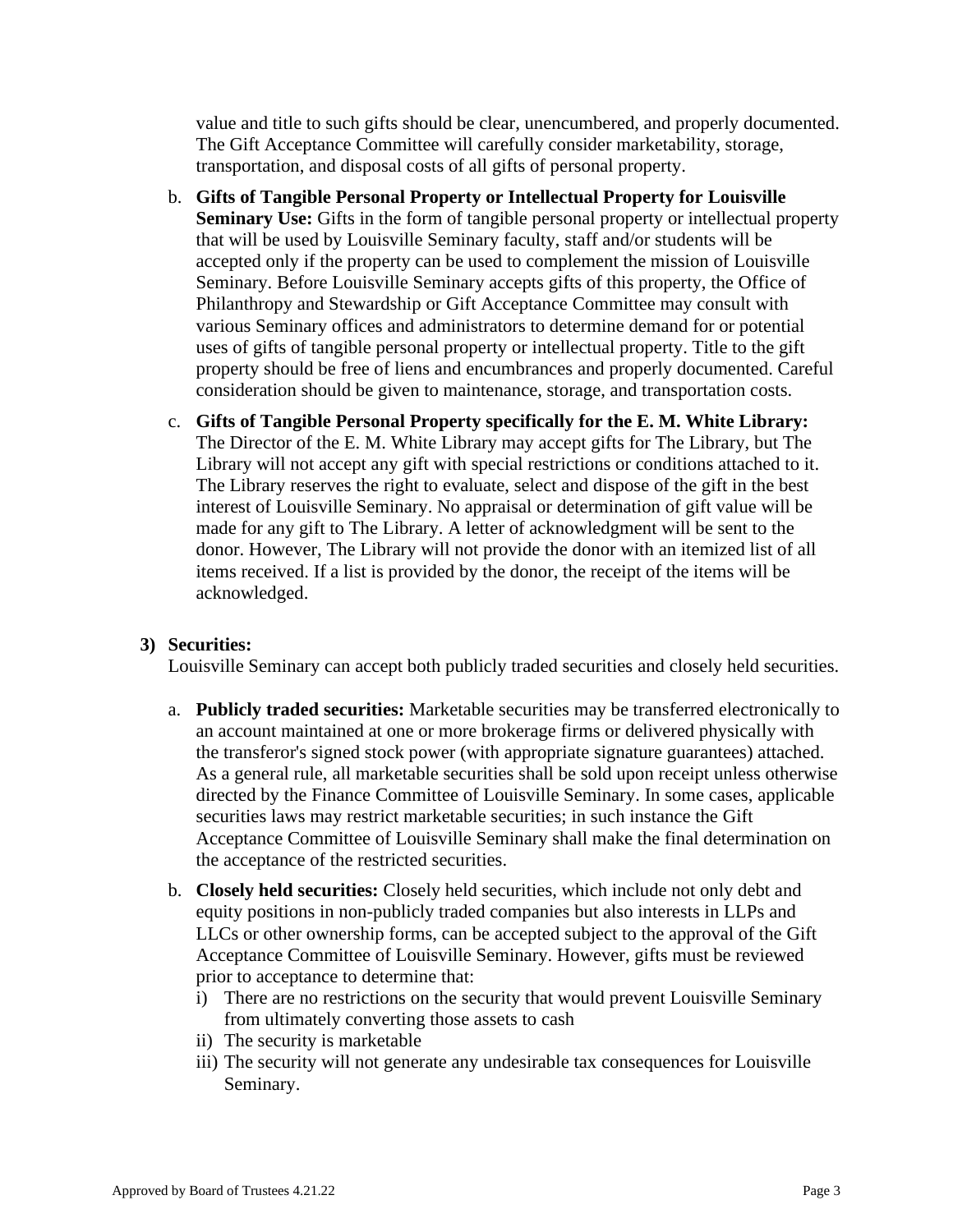If potential problems arise on initial review of the security, further review and recommendation by an outside professional may be obtained before making a final decision on acceptance of the gift. The Gift Acceptance Committee of Louisville Seminary and legal counsel shall make the final determination on the acceptance of the closely held securities where necessary. Every effort will be made to sell non-marketable securities as quickly as possible.

### **4) Mutual Funds:**

Mutual funds each have specific procedures that govern transfer and redemption of shares. A donor considering a gift from a mutual fund should contact the Office of Philanthropy and Stewardship at least four weeks in advance of the desired time of making the gift for specific instructions about how to initiate a mutual fund transfer. Louisville Seminary's Business Office is responsible for establishing brokerage accounts to facilitate gifts of mutual funds.

### **5) Real estate:**

- a. Gifts of real estate may include developed property, undeveloped property or gifts subject to a prior life interest.
- b. Prior to acceptance of the real property, the gift shall be approved by the Gift Acceptance Committee of Louisville Seminary. Criteria for acceptance of the property shall include:
	- i) Is the property useful for the purposes of Louisville Seminary?
	- ii) Is the property marketable?
	- iii) Are there any restrictions, reservations, easements, or other limitations associated with property?
	- iv) Are there carrying costs, which may include insurance, property taxes, mortgages, or notes, etc., associated with the property?
	- v) Does the environmental audit reflect that the property is not damaged?
- c. Prior to acceptance of real estate, Louisville Seminary shall require an initial environmental review of the property to ensure that the property is not contaminated with environmental damage. In the event that the initial inspection reveals a potential problem, Louisville Seminary shall retain a qualified inspection firm to conduct an environmental audit. The cost of the environmental audit shall generally be an expense of the donor.
- d. Where appropriate, a title binder shall be obtained by Louisville Seminary prior to the acceptance of the real property gift. The cost of this title binder shall generally be an expense of the donor.

### 6) **Remainder interests in property**:

Louisville Seminary will accept a remainder interest in a personal residence, farm or vacation home subject to the provisions of the above paragraph on real estate. The donor or other occupants may continue to occupy the real property for the duration of the stated life. At the death of the donor, Louisville Seminary may use the property or sell it. When Louisville Seminary receives a gift of the remainder interest, expenses for maintenance, real estate taxes and any property indebtedness are to be paid by the donor or primary beneficiary.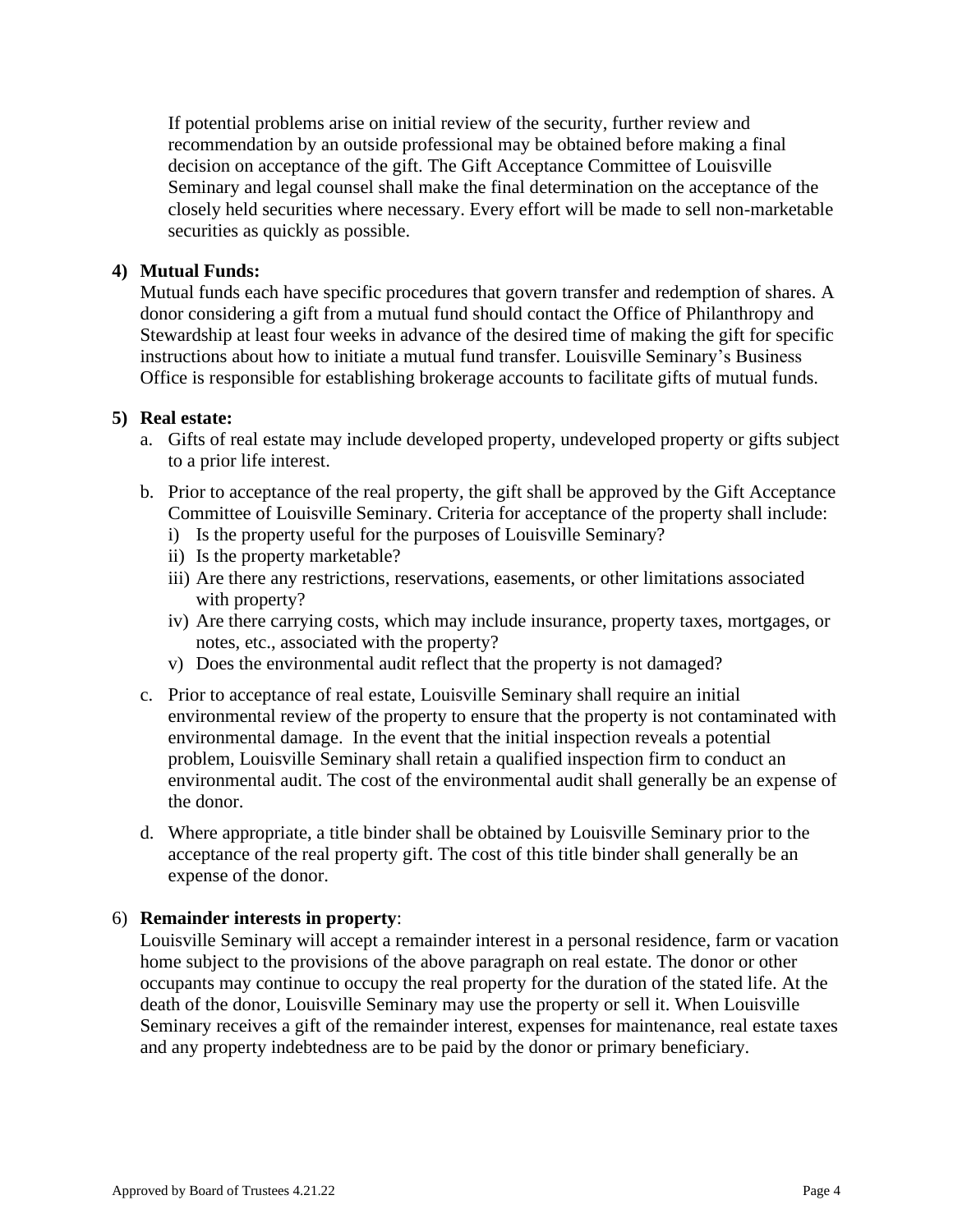### 7) **Oil, gas and mineral interests**:

- a. Louisville Seminary may accept oil and gas property interests, where appropriate. Prior to acceptance of an oil and gas interest the gift shall be approved by the Gift Acceptance Committee.
- b. Criteria for acceptance of the property shall include:
	- i) Gifts of surface rights should have a value of \$20,000 or greater.
	- ii) Gifts of oil, gas and mineral interests should generate at least \$3,000 per year in royalties or other income (as determined by the average of the three years prior to the gift)
	- iii) The property should not have extended liabilities or other considerations that make receipt of the gift inappropriate
	- iv) A working interest is rarely accepted. A working interest may only be accepted where and when there is a plan to minimize potential liability and tax consequences.
	- v) The property should undergo an environmental review to ensure that Louisville Seminary has no current or potential exposure to environmental liability, general paid by the donor.

### 8) **Bargain sales:**

- a. Louisville Seminary will enter into a bargain sale arrangement in instances in which the bargain sale furthers the mission and purposes of Louisville Seminary. All bargain sales must be reviewed and recommended by the Gift Acceptance Committee and approved by the Board of Trustees.
- b. Factors used in determining the appropriateness of the transaction include:
	- i) Louisville Seminary must obtain an independent appraisal substantiating the value of the property, paid by the donor.
	- ii) If Louisville Seminary assumes debt with the property, the debt ratio must be less than 50% of the appraised market value.
	- iii) Louisville Seminary must determine that it will use the property, or that there is a market for sale of the property, allowing sale within 12 months of receipt.
	- iv) Louisville Seminary must calculate the costs to safeguard, insure and expense the property (including property tax, if applicable) during the holding period.

# **B. Planned or Deferred Gifts:**

Planned (or deferred) gifts are gifts of which the benefit to Louisville Seminary will not accrue until a later date, usually after the death of the donor and/or one or more named beneficiaries. Prospective donors who are considering planned gifts should consult with the Office of Philanthropy and Stewardship regarding the proper structuring of such a gift. Any planned giving agreement that requires execution by Louisville Seminary shall first be reviewed and approved as to form and substance by the Vice President of Philanthropy and Stewardship (or his/her designee).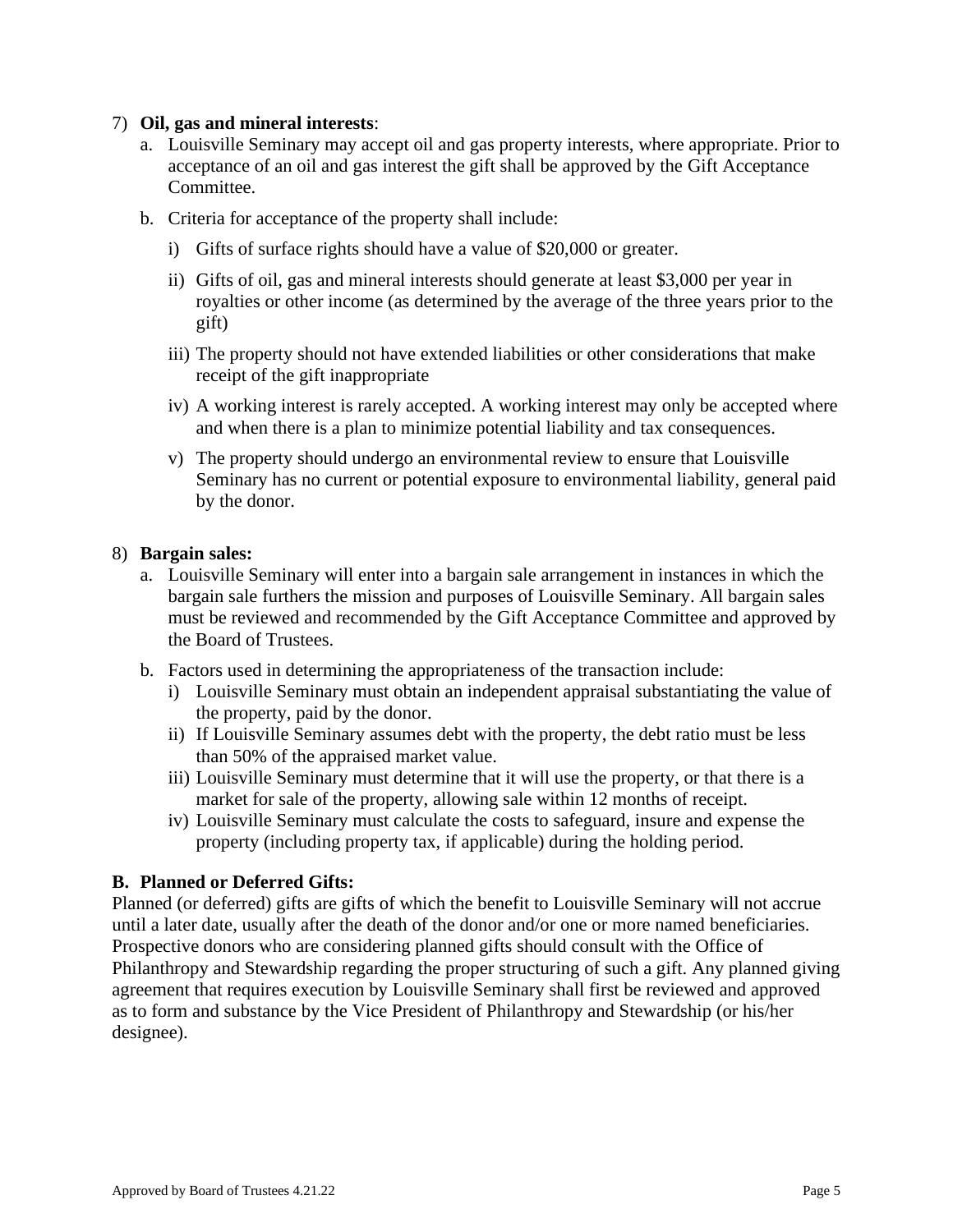### 1) **Bequest**

A bequest is a gift made to Louisville Seminary in a donor's will or revocable trust. Bequests may provide for a gift of a specific dollar amount, specific securities or accounts, particular pieces of real or tangible personal property, or a percentage of the estate.

Bequests may be given as unrestricted (undesignated) or restricted gifts. Undesignated gifts come to Louisville Seminary after the death of the original donor with no restrictions or designations for their use. Unrestricted bequests may be used for the general purposes of Louisville Seminary and can be applied to current needs. Unrestricted bequests are subject to policy terms in Section III. A. – Undesignated Planned or Deferred Gifts.

Such bequests shall not be recorded as gifts to Louisville Seminary until such time as the gift is irrevocable. Where the gift is irrevocable, but is not due until a future date, the present value of that gift may be recorded at the time the gift becomes irrevocable.

### 2) **Retirement plan beneficiary designation**

Donors and supporters of Louisville Seminary shall be encouraged to name Louisville Seminary as beneficiary of their retirement plans. Such designations shall not be recorded as gifts until such time as the gift is irrevocable. Where the gift is irrevocable, but is not due until a future date, the present value of that gift may be recorded at the time the gift becomes irrevocable.

### 3) **Life insurance**

For a gift of life insurance to be accepted by Louisville Seminary, the following criteria must be met:

- a. Louisville Seminary must be designated irrevocable owner and beneficiary of the policy.
- b. The policy is not a term policy, in whole or in part.
- c. The policy should insure only the life of the donor, the donor's spouse, or another person roughly the same age as the donor and should be paid up policies.
- d. If the policy is paid up at the date of gift, Louisville Seminary should record the gift as follows:
	- i) if the donor is less than 65 years of age, the policy will be counted at the interpolated terminal reserve as a current outright gift.
	- ii) if the donor is 65 years of age or older, the policy will be counted at the death benefit value.
	- iii) Paid-up whole life policies of any amount may be donated.
- e. If the policy is not paid up at the date of the gift, the following requirements apply:
	- i) The policy must be whole life or universal.
	- ii) For donor's age 65 and older, the policy must have face value of at least \$100,000 and, with regular premium payments, be paid up in five years or less.
	- iii) For donors under the age of 65, the policy must have a face value of at least \$250,000 and, with regular premium payments, be paid up in five years or less.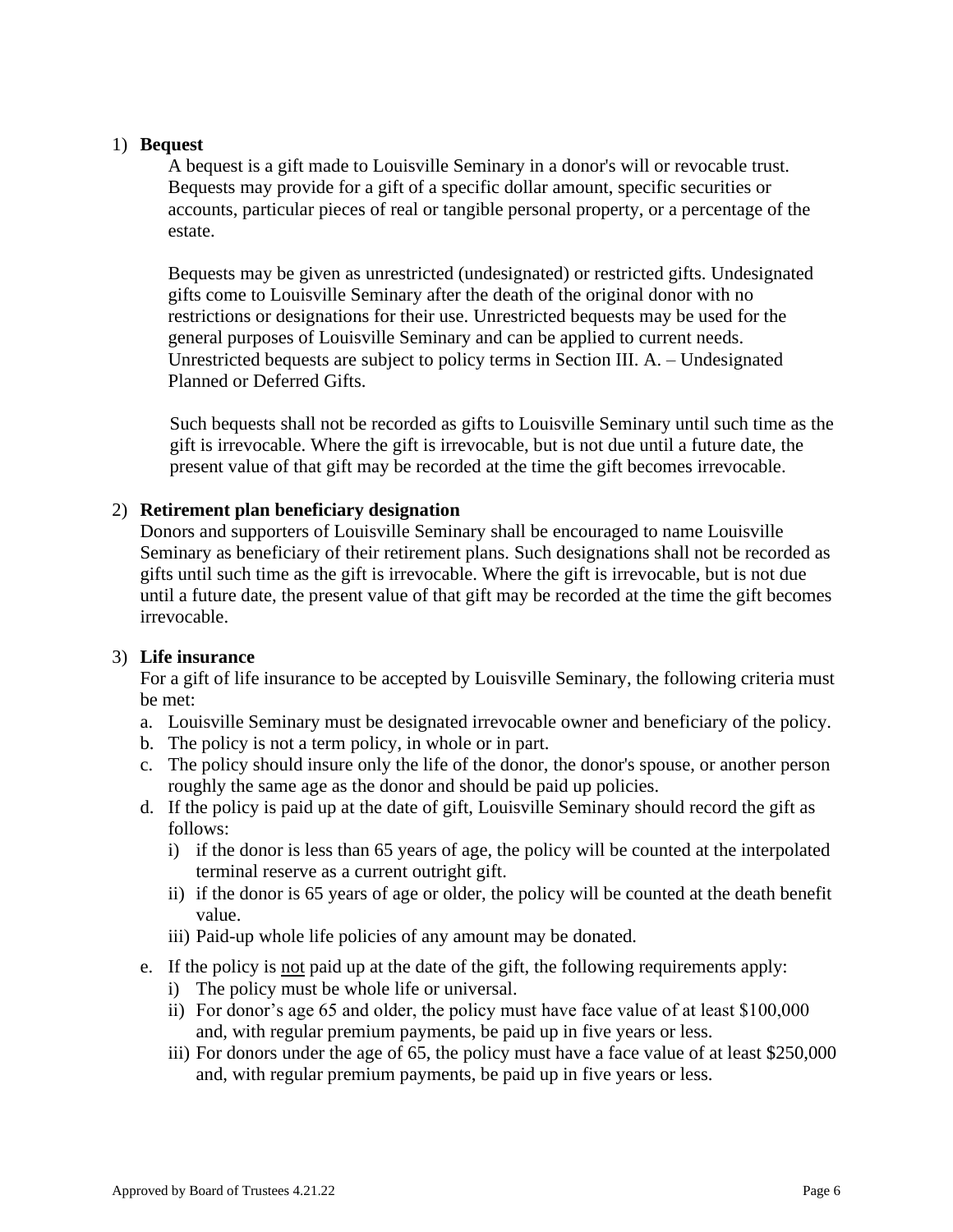- iv) Louisville Seminary should record as a gift the interpolated terminal reserve of the policy as of the date of the gift, not the policy's face value.
- v) If the donor contributes funds to Louisville Seminary to cover future premium payments, such contributions shall be treated as gifts in the year made.
- vi) If the donor does not continue to make gifts to cover premium payments on the policy, Louisville Seminary may continue to pay the premiums, convert the policy to paid up insurance, or surrender the policy for its current cash value. The Gift Acceptance Committee shall recommend a course of action to the Vice President of Finance and Administration, who will ultimately decide the matter.
- f. In those instances where Louisville Seminary is named as the beneficiary, but not the owner, of a life insurance policy, the Office of Philanthropy and Stewardship should monitor this arrangement in a way similar to that of bequest intentions.
- g. When the death benefit is paid from a policy in which Louisville Seminary is named a beneficiary, the difference between the proceeds received and any previously recorded gifts with respect to the policy (including interpolated terminal reserve and premium payments) shall be recorded as an outright gift.
- h. The donor should state in writing the purpose or designation of the gift, if any, at the time the policy is donated.

### 4) **Charitable Gift Annuities**

Louisville Seminary does not offer Charitable Gift Annuities. We refer donors seeking this type of charitable instrument to local, regional and national organizations that offer this type of gift arrangement, which could then create a charitable arrangement to benefit Louisville Seminary.

### 5) **Charitable Lead Trusts and Charitable Remainder Trusts**

Louisville Seminary may accept designation as remainder beneficiary of the charitable remainder trust. Louisville Seminary will not accept appointment as trustee of a charitable reminder trust.

Louisville Seminary may accept a designation as income beneficiary of a charitable lead trust. The board of Louisville Seminary will not accept an appointment as trustee of a charitable lead trust.

### **Section III – Additional Gift Acceptance Information**

### **A. Undesignated Planned or Deferred Gifts**

Undesignated planned or deferred gifts ("estate gifts") are charitable donations that come to Louisville Seminary after the death of the original donor with no restrictions or designations for their use. Gifts include: a bequest from a will or a trust (either fixed dollar amount or a percentage); beneficiary designation from a retirement account; life insurance; or other gifts from a person's assets that are received after his/her lifetime.

1) All undesignated estate gifts less than or equal to \$25,000 will go to the Annual Fund for general operating expenses (categorized as a non-repeatable gift).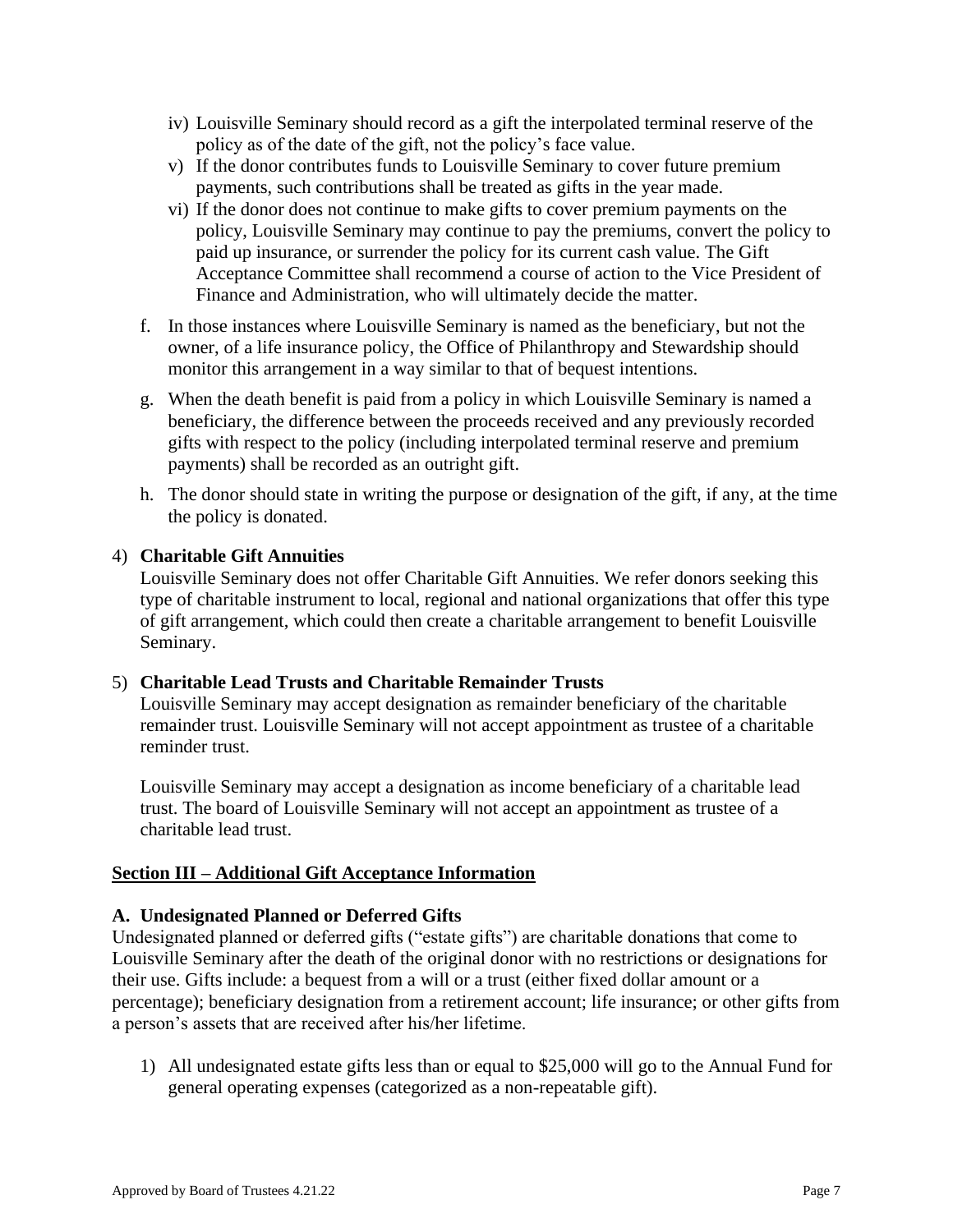- 2) Estate gifts greater than \$25,000, unless otherwise designated by the original donor, will be distributed as follows:
	- a. An amount equal to the donor's most recent annual gift or 10% of the estate gift, whichever is greater, shall be made to the Annual Fund for general operating expenses.
	- b. The remaining balance of the estate gift will be divided as follows:
		- i) 30% will be placed in a capital reserve account in order to accumulate funds to cover capital renovation projects. All funds appropriated for use from this fund will require specific board approval.
		- ii) 70% of the remaining balance will be placed in Louisville Seminary's Unrestricted Endowment.

All undesignated estate gifts will be received in this manner, unless otherwise recommended by the Gift Acceptance Committee and designated by the Board of Trustees. Such designation may be considered for capital campaign expenses, particularly in the case of unexpected or non-booked undesignated estate gifts.

### **B. Cost Recovery/Administrative Fee on Restricted Gifts**

In order to recover expenses incurred to raise, collect and administer contributions, Louisville Seminary charges a cost recovery/administrative allocation of 10% on restricted gifts, including gifts to endowments.

- 1) The policy applies to all monetary gifts received after May 31, 2022. It does not apply to payments on pledges or gifts from solicitations prior to this date.
- 2) When allowed, administrative costs are usually a part of the proposal budget for donations requested from foundations. Therefore, the 10% allocation is not taken out of these gifts. Additionally, a fee is not taken from regular distributions from trusts or other charitable foundations (such as designated funds at the Presbyterian Foundation or a community foundation) to which we do not apply for funds.
- 3) Monies that are designated for support of a specific student are not subject to this policy.
- 4) Money received for the Annual Fund or general operating expenses will not be subject to the 10% allocation.
- 5) This policy does not apply to gifts from donors that explicitly disallow indirect cost recovery. When donors disallow indirect cost recovery, appropriate documentation reflecting that requirement will be added to gift records/files.
- 6) The application of this policy and associated 10% cost recovery allocation will be independent of whether donor solicitation is written or verbal.

A copy of Louisville Seminary's Gift Acceptance Policy is published on the Louisville Seminary website. Fundraising materials for restricted gifts also state that a small portion of the restricted gift will go towards this.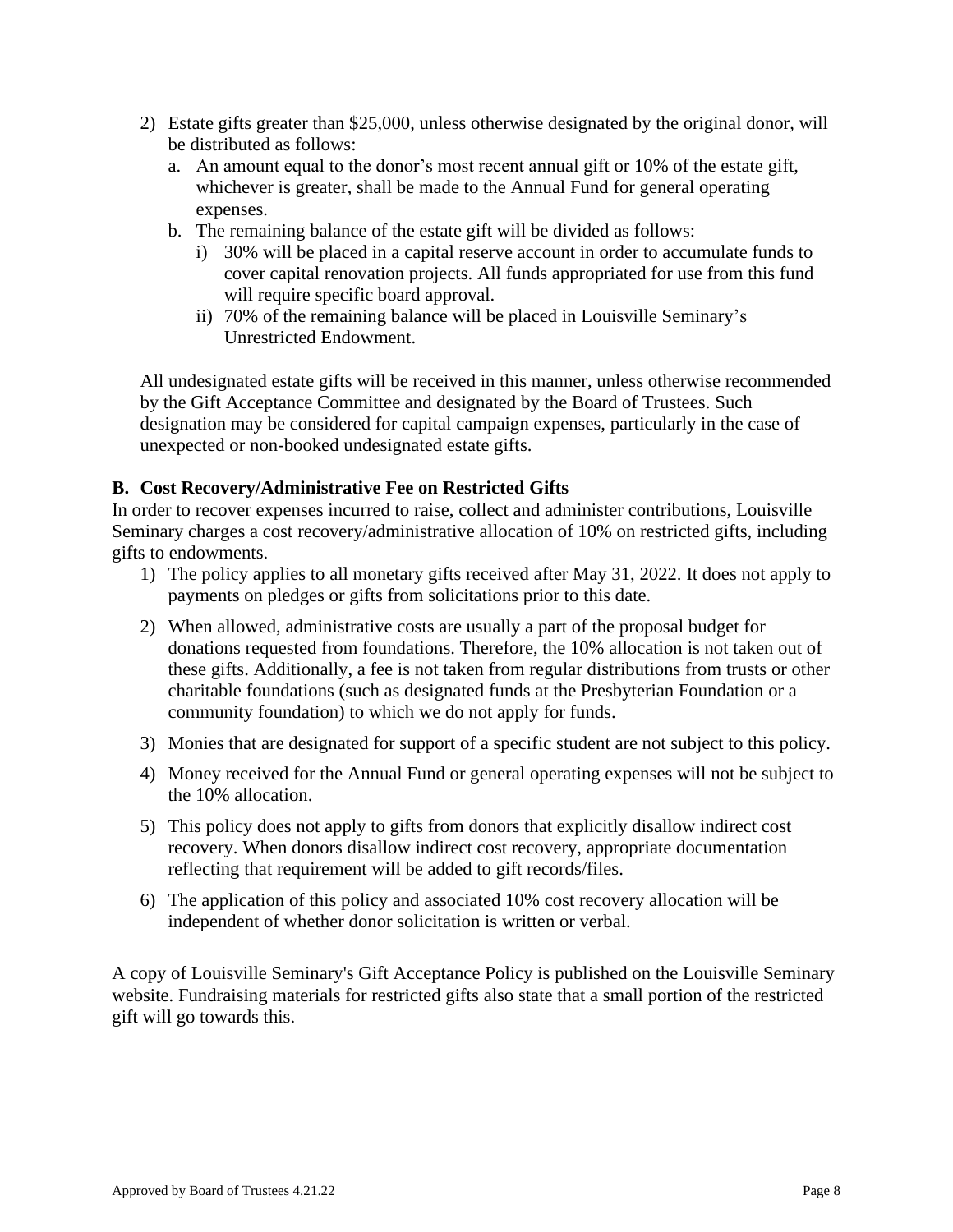# **C. Naming Policy Statement**

### 1) **Purpose**

The purpose of this Naming Policy is to define how Louisville Seminary manages and approves the naming of a Louisville Seminary building, space, position, program or fund in honor of a donor (a "Naming"). Naming is one way in which Louisville Seminary acknowledges the generosity of donors.

In considering a Naming, Louisville Seminary shall exercise judgment regarding the individual or entity to be recognized. In general, Louisville Seminary shall not approve a Naming where, in Louisville Seminary's judgment:

- a. The Naming is not aligned with Louisville Seminary's mission;
- b. The Naming compromises Louisville Seminary's commitment to academic freedom;
- c. Being associated with the Naming could compromise Louisville Seminary's reputation or is inconsistent with Louisville Seminary's values.

### 2) **Duration of Naming**

If not otherwise specified, a Naming is granted in perpetuity, except that, if the named entity ceases to exist, the naming period will conclude and Louisville Seminary will determine an appropriate way to recognize the original naming gift.

### 3) **Removal of Naming**

Notwithstanding Section III Item C.1. (above), Louisville Seminary reserves the right to terminate its obligations regarding a Naming if the Gift Acceptance Committee recommends, and the Board of Trustees determine:

- a. it could cause damage to Louisville Seminary's reputation to maintain the Naming,
- b. that the Naming is inconsistent with Louisville Seminary's values, or
- c. the donor fails to fulfill the terms of the gift that is recognized by the Naming.

### **D. Endowed Funds**

Louisville Seminary invites alums, parents, and friends to establish endowed funds at Louisville Seminary. Endowed funds invest a principal value to produce revenue. In turn, the revenue generated each year provides support for the purpose of the fund.

- 1) Endowments may be designated for restricted use in any legitimate and approved program at Louisville Seminary (e.g., professorships, scholarships, awards, etc.). Endowments may be named in honor of individuals as specified by the donor and agreed to by Louisville Seminary.
- 2) Endowed funds must be governed by a written agreement executed by Louisville Seminary and the donor. This agreement must be approved and signed by both the President and the donor.
- 3) Endowed funds may be funded with outright contributions, including contributions pledged over a period of years (generally, the maximum amount of time to fulfill a commitment will be five years from the date of signing a gift agreement). Endowed funds may also be funded with deferred contributions from bequests, life insurance policies, retirement plan designations, and similar instruments and arrangements. Should a deferred contribution not meet the prevailing minimums for endowed funds, the Gift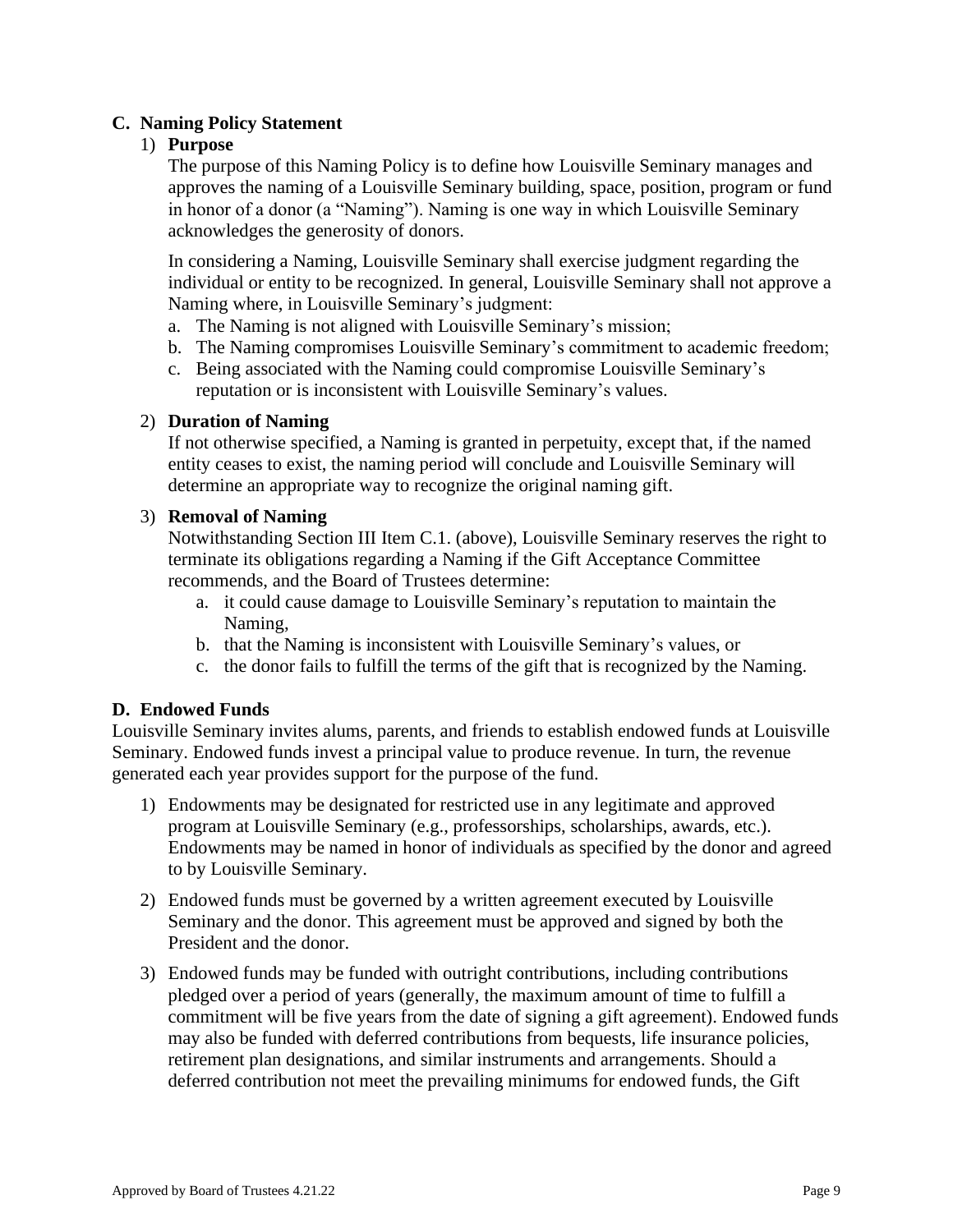Acceptance Committee shall recommend to the Board of Trustees a use for the endowed fund that most closely resembles the purpose set out in the endowed fund agreement.

- 4) Louisville Seminary shall hold and administer endowed funds subject to the provisions of applicable law and Louisville Seminary's Bylaws, as amended from time to time. The Board of Trustees shall oversee distributions from the funds.
- 5) Louisville Seminary distributes from endowed funds in a manner consistent with Kentucky's Uniform Prudent Management of Institutional Funds Act ("UPMIFA"), and its policies and procedures regarding spending and distributions from endowment funds of Louisville Seminary, as amended from time to time by Louisville Seminary.
- 6) Should Louisville Seminary's Board of Trustees, in its sole discretion, determine that any condition or restriction of an endowed fund has become impracticable, unnecessary, incapable of fulfillment, or inconsistent with Louisville Seminary's exempt purposes or needs, the Board of Trustees may vary them so that it may fulfill an endowed fund agreement's purposes as nearly as possible (provided that such variance power is consistent with the terms of the fund agreement). Louisville Seminary will notify the donor, if living, of any such change, and will ensure that the donor receives appropriate recognition notwithstanding any such change.
- 7) All named endowments are subject to prevailing minimum amounts, as amended from time to time. See Appendix C for current Minimum Amounts for Named Endowments.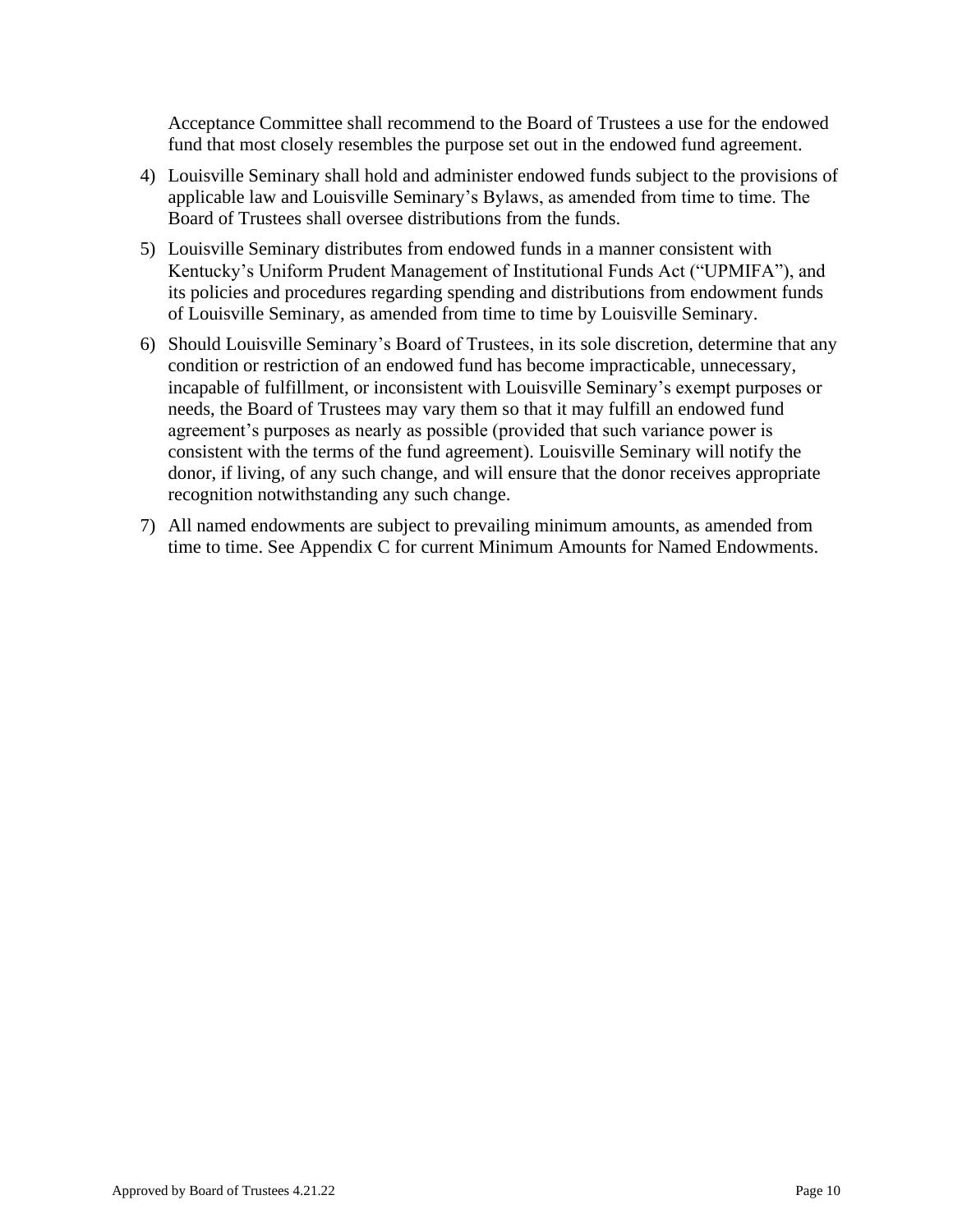# **APPENDIX A**

### **MODEL STANDARDS OF PRACTICE FOR THE CHARITABLE GIFT PLANNER**

*A code of ethical practice for all professionals who work together to structure gifts that balance the interests of the donor and the purposes of the charitable institution.* 

### **PREAMBLE**

The purpose of this statement is to encourage responsible gift planning by urging the adoption of the following Standards of Practice by all individuals who work in the charitable gift planning process, gift planning officers, fund raising consultants, attorneys, accountants, financial planners, life insurance agents and other financial services professionals (collectively referred to hereafter as "Gift Planners"), and by the institutions that these persons represent. This statement recognizes that the solicitation, planning and administration of a charitable gift is a complex process involving philanthropic, personal, financial, and tax considerations, and as such often involves professionals from various disciplines whose goals should include working together to structure a gift that achieves a fair and proper balance between the interests of the donor and the purposes of the charitable institution.

### **I. PRIMACY OF PHILANTHROPIC MOTIVATION**

The principal basis for making a charitable gift should be a desire on the part of the donor to support the work of charitable institutions.

### **II. EXPLANATION OF TAX IMPLICATIONS**

Congress has provided tax incentives for charitable giving, and the emphasis in this statement on philanthropic motivation in no way minimizes the necessity and appropriateness of a full and accurate explanation by the Gift Planner of those incentives and their implications.

### **III. FULL DISCLOSURE**

It is essential to the gift planning process that the role and relationships of all parties involved, including how and by whom each is compensated, be fully disclosed to the donor. A Gift Planner shall not act or purport to act as a representative of any charity without the express knowledge and approval of the charity, and shall not, while employed by the charity, act or purport to act as a representative of the donor, without the express consent of both the charity and the donor.

#### **IV. COMPENSATION**

Compensation paid to Gift Planners shall be reasonable and proportionate to the services provided. Payment of finders fees, commissions or other fees by a donee organization to an independent Gift Planner as a condition for the delivery of a gift are never appropriate. Such payments lead to abusive practices and may violate certain state and federal regulations. Likewise, commission-based compensation for Gift Planners who are employed by a charitable institution is never appropriate.

### **V. COMPETENCE AND PROFESSIONALISM**

The Gift Planner should strive to achieve and maintain a high degree of competence in his or her chosen area, and shall advise donors only in areas in which he or she is professionally qualified. It is a hallmark of professionalism for Gift Planners that they realize when they have reached the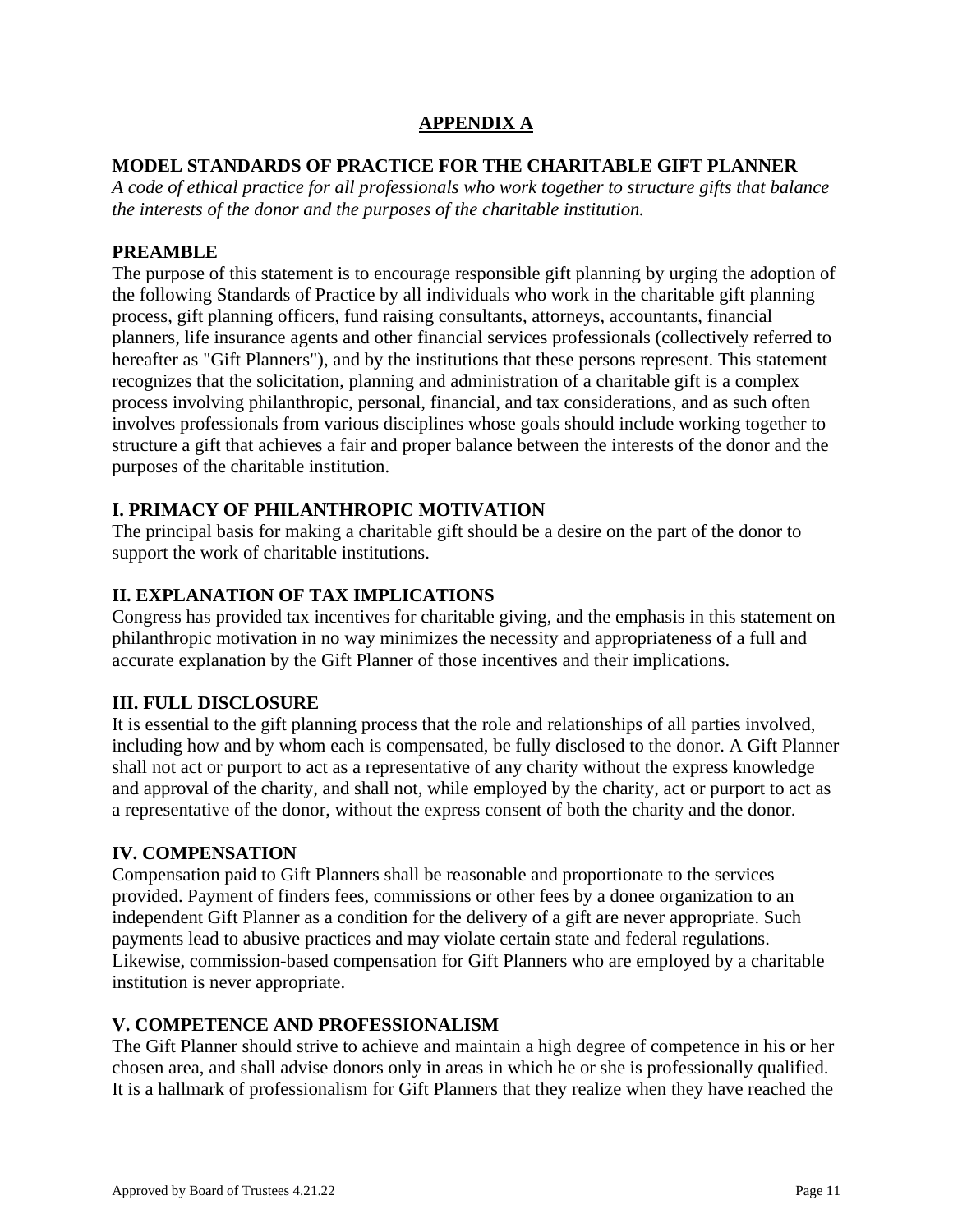limits of their knowledge and expertise, and as a result, should include other professionals in the process. Such relationships should be characterized by courtesy, tact and mutual respect.

### **VI. CONSULTATION WITH INDEPENDENT ADVISORS**

A Gift Planner acting on behalf of a charity shall in all cases strongly encourage the donor to discuss the proposed gift with competent independent legal and tax advisors of the donor's choice.

# **VII. CONSULTATION WITH CHARITIES**

Although Gift Planners frequently and properly counsel donors concerning specific charitable gifts without the prior knowledge or approval of the donee organization, the Gift Planners, in order to insure that the gift will accomplish the donor's objectives, should encourage the donor, early in the gift planning process, to discuss the proposed gift with the charity to whom the gift is to be made. In cases where the donor desires anonymity, the Gift Planners shall endeavor, on behalf of the undisclosed donor, to obtain the charity's input in the gift planning process.

# **VIII. DESCRIPTION AND REPRESENTATION OF GIFT**

The Gift Planner shall make every effort to assure that the donor receives a full description and an accurate representation of all aspects of any proposed charitable gift plan. The consequences for the charity, the donor and, where applicable, the donor's family, should be apparent, and the assumptions underlying any financial illustrations should be realistic.

### **IX. FULL COMPLIANCE**

A Gift Planner shall fully comply with and shall encourage other parties in the gift planning process to fully comply with both the letter and spirit of all applicable federal and state laws and regulations.

### **X. PUBLIC TRUST**

Gift Planners shall, in all dealings with donors, institutions and other professionals, act with fairness, honesty, integrity and openness. Except for compensation received for services, the terms of which have been disclosed to the donor, they shall have no vested interest that could result in personal gain.

Adopted and subscribed to by the National Committee on Planned Giving and the American Council on Gift Annuities, May 7, 1991. Revised April 1999.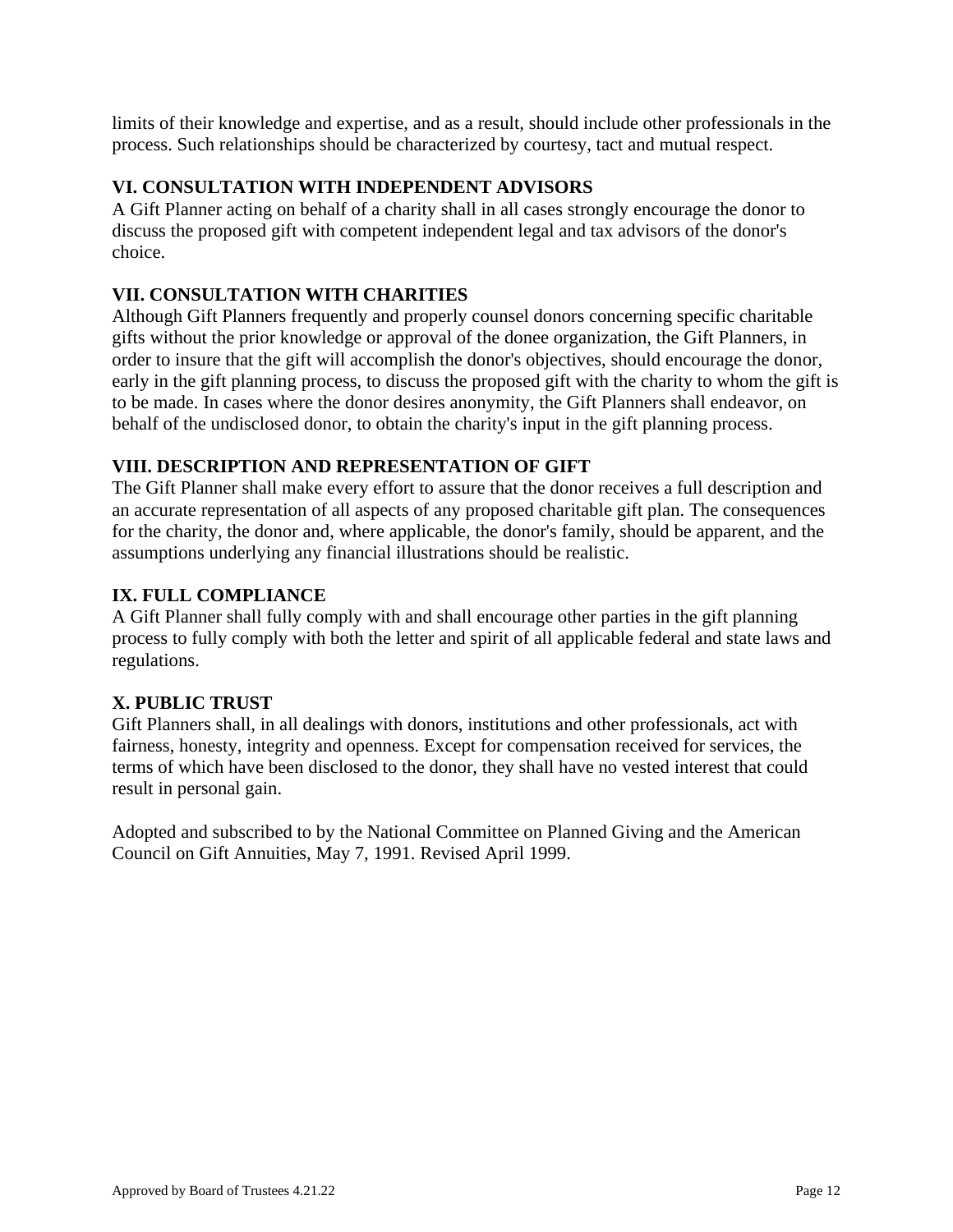# **APPENDIX B**

*The Donor Bill of Rights was created by the Association of Fundraising Professionals (AFP), the Association for Healthcare Philanthropy (AHP), the Council for Advancement and Support of Education (CASE), and the Giving Institute: Leading Consultants to Non-Profits. It has been endorsed by numerous organizations.*

### **THE DONOR BILL OF RIGHTS**

Philanthropy is based on voluntary action for the common good. It is a tradition of giving and sharing that is primary to the quality of life. To assure that philanthropy merits the respect and trust of the general public, and that donors and prospective donors can have full confidence in the not-for-profit organizations and causes they are asked to support, we declare that all donors have these rights:

I. To be informed of the organization's mission, of the way the organization intends to use donated resources, and of its capacity to use donations effectively for their intended purposes.

II. To be informed of the identity of those serving on the organization's governing board, and to expect the board to exercise prudent judgment in its stewardship responsibilities.

III. To have access to the organization's most recent financial statements.

IV. To be assured their gifts will be used for the purposes for which they were given.

V. To receive appropriate acknowledgement and recognition.

VI. To be assured that information about their donation is handled with respect and with confidentiality to the extent provided by law.

VII. To expect that all relationships with individuals representing organizations of interest to the donor will be professional in nature.

VIII. To be informed whether those seeking donations are volunteers, employees of the organization or hired solicitors.

IX. To have the opportunity for their names to be deleted from mailing lists that an organization may intend to share.

X. To feel free to ask questions when making a donation and to receive prompt, truthful and forthright answers.

Association of Fundraising Professionals (AFP), all rights reserved. Reprinted with permission from the Association of Fundraising Professionals.